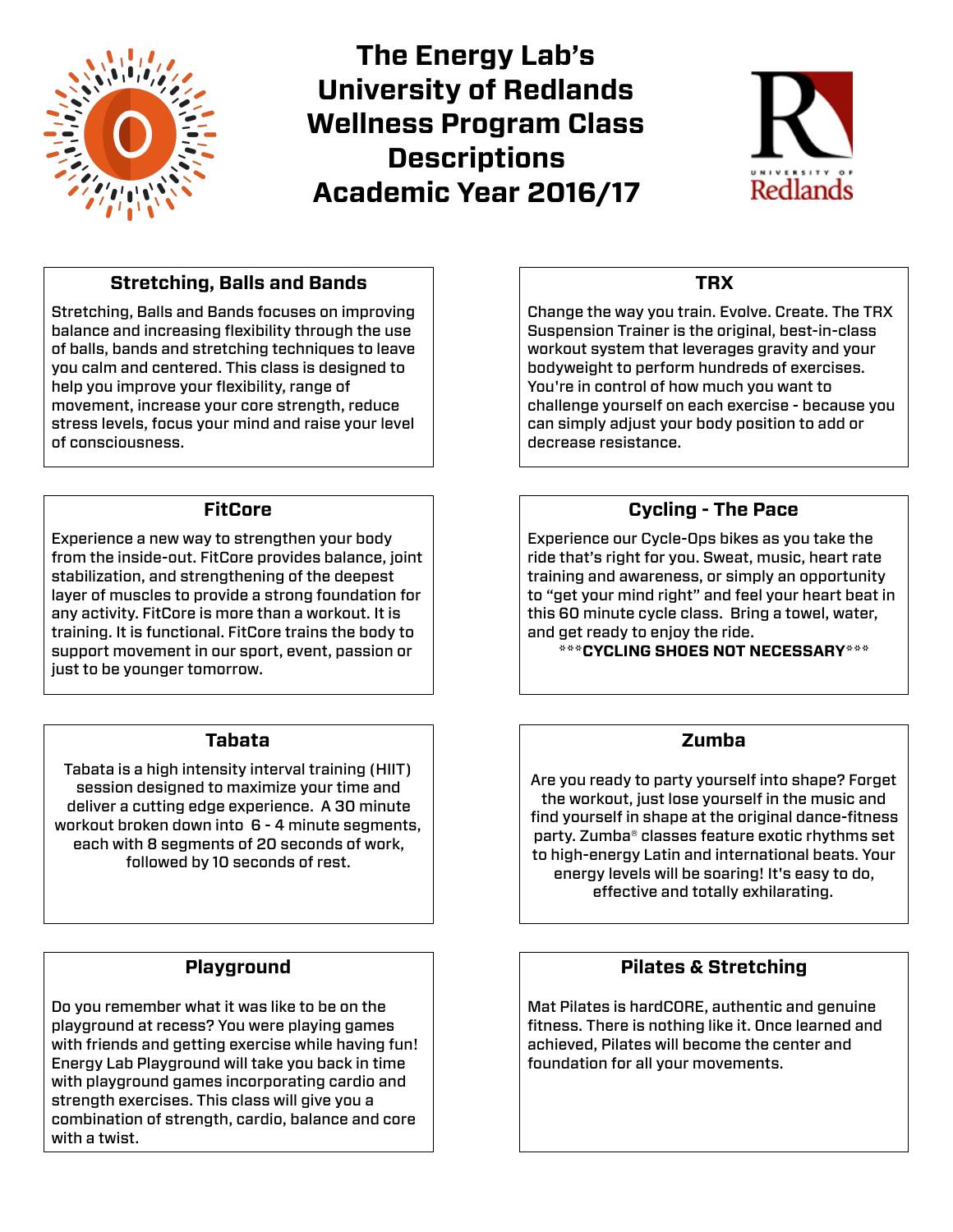

**The Energy Lab's University of Redlands Wellness Program Class Descriptions Academic Year 2016/17**



# **Boot Camp Circuit Workout**

Boot Camp is a high intensity circuit workout designed to increase your metabolism and challenge your body. Utilizing various pieces of equipment, as well as your own body weight, Boot Camp boosts your heart rate, burns calories and gives a total body workout

# **Skills, Drills and Games**

A motivating, high energy experience to inspire the athlete in all of us. Circuit style training allowing each person to work to their best abilities, always challenging themselves and having fun while doing it. All in one: core, cardio, strength and balance using various pieces of functional training equipment.

## **Aquarobics**

Have a great workout while beating the heat! Water provides muscle resistance while lessening the impact on body joints. Burn more calories while enjoying some time in the pool!

# **Strength Training Workshop**

Come experience Strength Training how we do it at The Energy Lab. Using Barbells, dumbbells and kettle bells, we work on building strength to increase metabolism, performance and overall fitness, all done in the safe, encouraging environment of The Energy Lab.

## **Energy Yoga**

A mind body experience. Enhance your mental clarity. Energize your body. Leave feeling restored and refreshed. Energy Yoga provides you an opportunity to learn, practice and grow at your own pace.

## **TRX Flow**

This mobility and core-focused workout combines yoga-inspired movements on the TRX Suspension Trainer with more traditional strength, stability and flexibility exercises. The Suspension Trainer provides added leverage for more advanced participants to push deeper while also providing greater stability for less mobile or strong participants. A joint-by-joint approach seamlessly blends these approaches into flowing postures designed to increase mobility, improve performance and accelerate recovery.